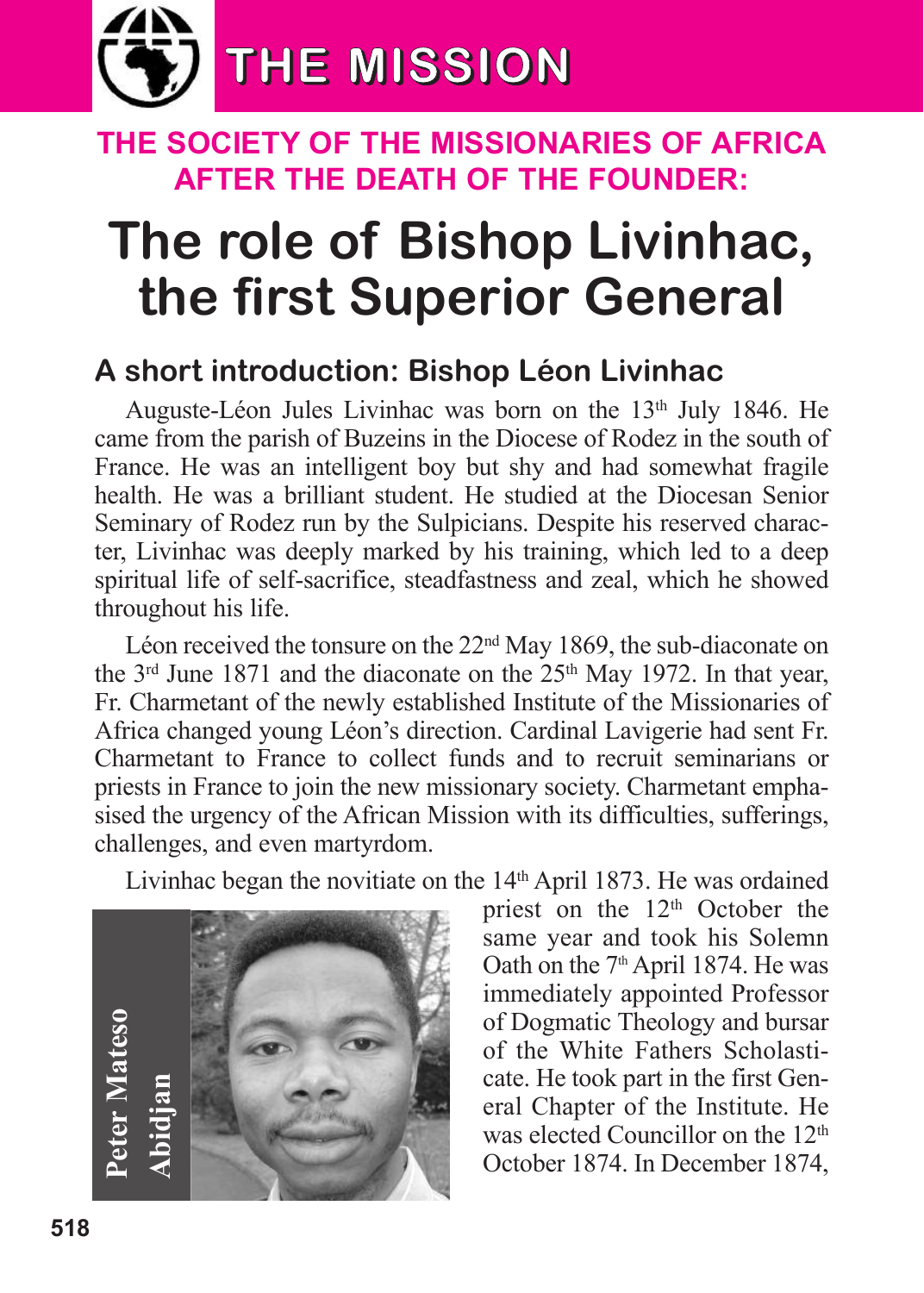he was sent to Paris as procurator. Five months later, in April 1875, he received a new appointment as Superior of Ouadhias in Kabylia as he had wished. Four months later, Lavigerie put him in charge of training future Missionaries of Africa, which up to then had been in the hands of the Jesuits. On  $21<sup>st</sup>$  April 1878, he was in charge of the caravan, which set out

for Equatorial Africa towards the region of Nyanza. His team arrived in Uganda, the planned destination, on the 17th February 1879. They devoted themselves to teaching catechism, reading and writing, redeeming young slaves, studying the language and healing the sick. Livinhac even translated the catechism into the local language.

Livinhac was named Pro-Vicar of the new Pro-Vicariate of Nyanza in September 1880. Already the missionaries were congratulating themselves on the great success of the conversion of the Ugan-



Bishop Léon Livinhac Superior General

dans despite the indifference, even the hostility, of King Mutesa who had embraced Islam for reasons, which we will not go into here. When the threats got worse, Livinhac thought about making a strategic retreat. The Missionaries withdrew first to Kagueye where he had good local relationships, then to Bukumbi and Tabora. While he was 'in exile'the mission continued to expand, Livinhac was named as the first Apostolic Vicar of Nyanza on the 15<sup>th</sup> June 1883. His Episcopal ordination took place in Carthage on the 14<sup>th</sup> September 1884.

King Mutesa of the Buganda died on the 14<sup>th</sup> October 1884 and his son, Mwanga, succeeded him. Even though he was not baptised, Mwanga sympathised with the Christians. On the 3rd November, he invited the missionaries to return to his kingdom. As Livinhac was absent, three other pioneers, Frs. Lourdel and Girault and Bro. Amans took the road back in June 1885. The young bishop did not join them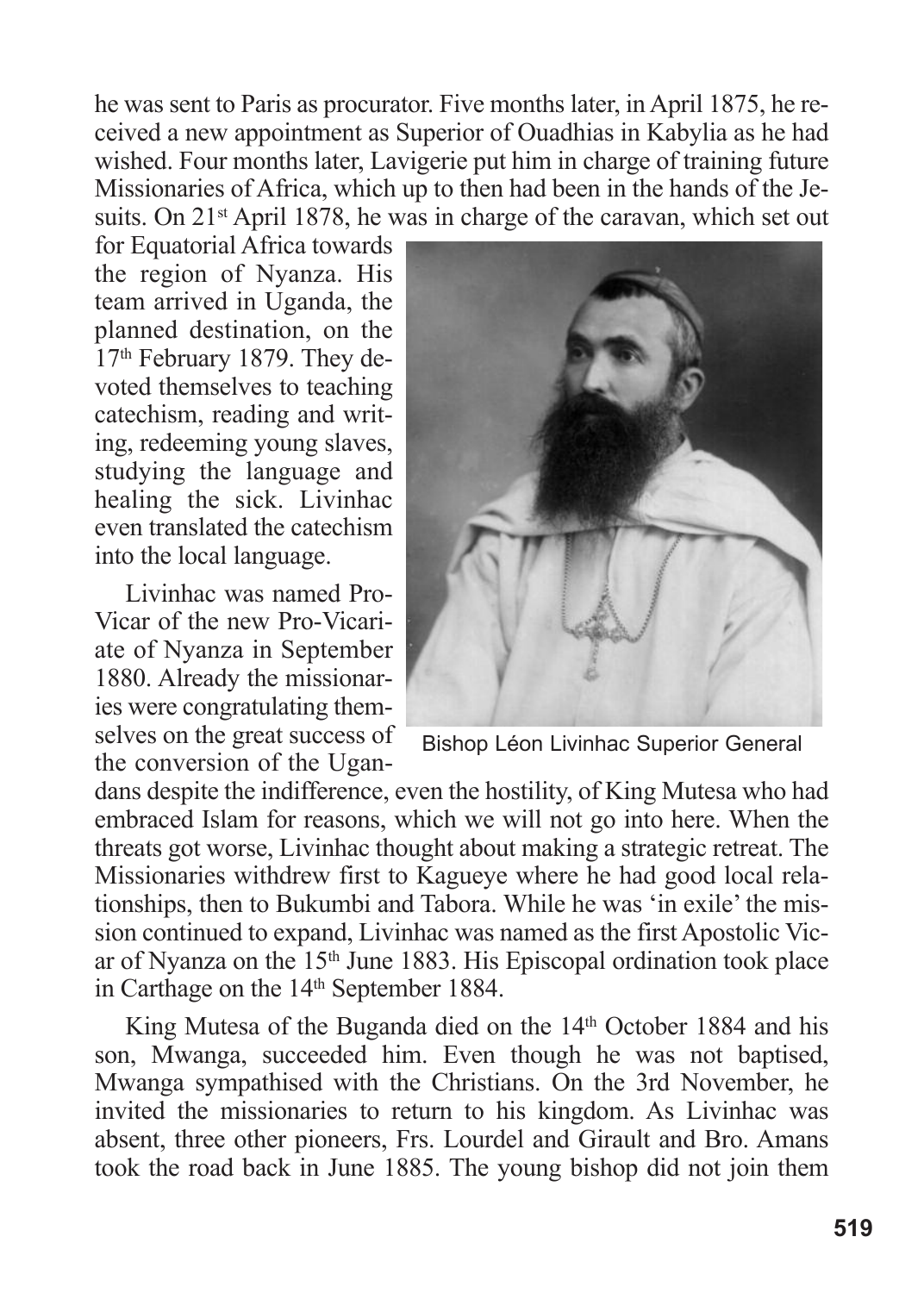until the  $1<sup>st</sup>$  June 1886. At the same time, the young king, who had become a tyrant like his father, executed 13 young Catholics and 13 young Protestants on the 3rd June 1886 by having them burned alive. Spears or machetes were used to kill others. They were the first martyrs for the faith in this part of Africa. The presence of the missionaries and especially the Apostolic Vicar was a source of encouragement to the converts. However, the missionaries were again forced to leave temporarily because of a Muslim revolt. The See of the Bishop was in Bukumbi (Tanzania) from where he visited the missions in Nyanza. At the Chapter of 1889 Livinhac was elected to head the Society although he was not present. In June1890, he left his Vicariate for the last time to go to Algiers. Becoming Superior General in his own right on the death of Lavigerie, he was to govern the Society for thirty years from 1892 to 1922.

### **The death of Cardinal Lavigerie: a challenge for the future of the Society**

The death of Cardinal Lavigerie on the 26<sup>th</sup> November 1892 posed many questions about the future of his works, among them the Society of the Missionaries of Algiers, which he had founded in 1868. One commentator commented, "*These works will soon decline and disappear.*"1 What was certain was that it would not be easy to succeed such an imposing figure. The Cardinal was himself the protector of his Institute when dealing with the political authorities and the Holy See. His life showed him to be a talented and successful man even if there were setbacks and opposition from time to time.

As Archbishop and Founder, he had set up many works under his name. Even after the election of Bishop Livinhac as Superior General, Cardinal Lavigerie reserved to himself, "*everything regarding the external administration of the congregation: appointments, transfers, changing missionaries, expenditure and other areas regarding discipline and external life. Whatever the Council or the Chapter decides, nothing is to be done unless the founder approves it in writing.*"2 Thus, the Superior General was only in charge of the internal and everyday direction of the Society but always under the authority of the founder.

After the death of Cardinal Lavigerie, Bishop Livinhac found himself alone with his Council at the head of the Society that, on many occa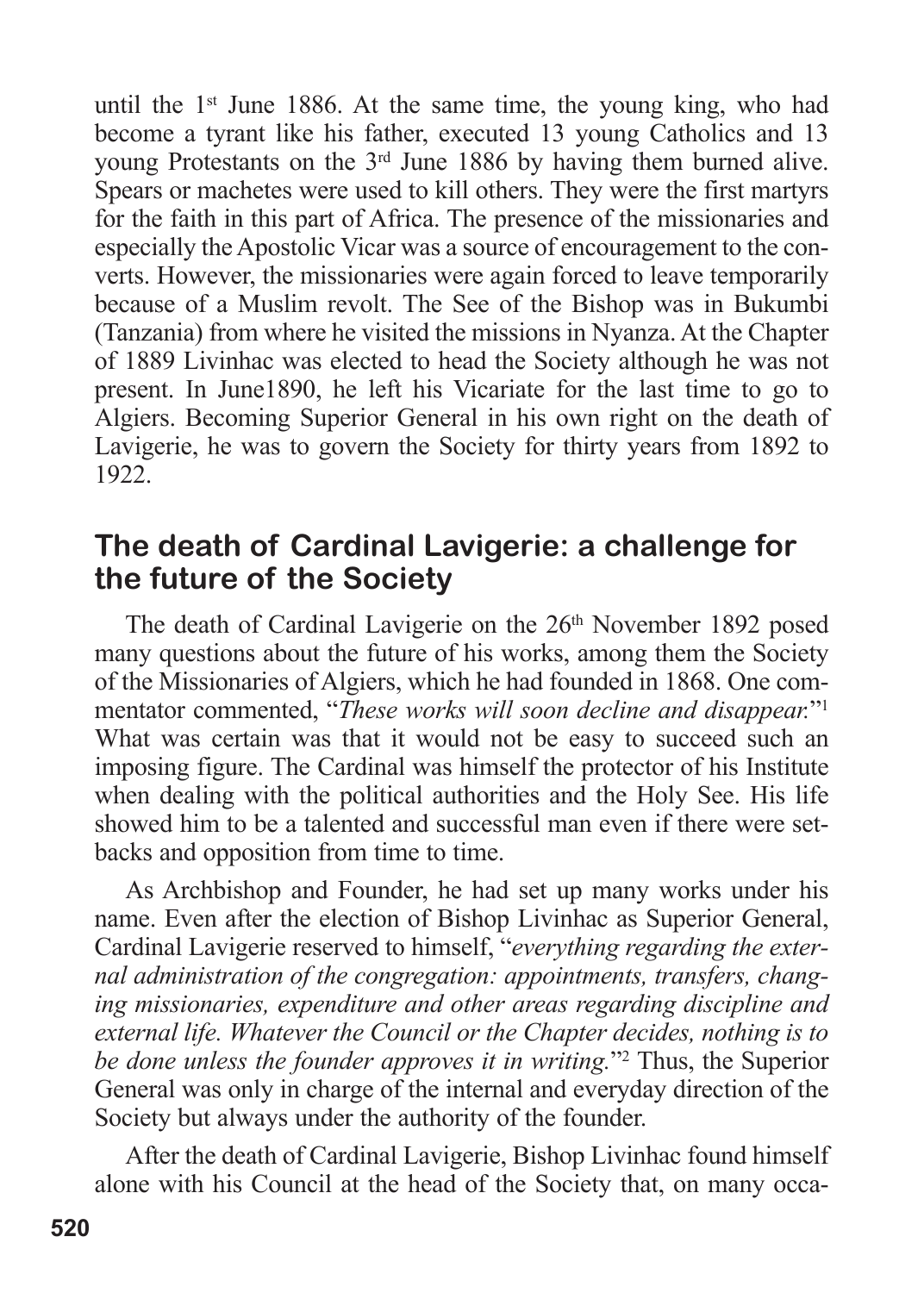sions, he had tried to avoid being its Superior. In his first circular letter announcing the death of the Founder, he invoked the merits of the Cardinal and expressed the desire for his government to imitate his virtues particularly his love of God and souls and to ensure the unity of the Society by the practice of fraternal charity. <sup>3</sup> He invited his confreres to continue in the spirit of the Founder. Nevertheless, the death of Cardinal Lavigerie no doubt opened a new page for the Society as Fr. Hacquard expressed it, "*had for the first time a 'real Superior General' and a General Council able to act on its own initiatives.*" <sup>4</sup>

Among the immediate challenges facing Bishop Livinhac, let us mention two. The first was to differentiate the assets and the responsibilities between the Society and the Archdiocese of Algiers and/or Carthage. The Cardinal had placed certain works in his own name. On his death, did they become the responsibility of the Society or the Dioceses? It would be necessary to clarify the question of property exemption, the assets, and the Constitutions of the Society. In fact it would be 1908 before Pius X. finally approved the Constitutions. One can also find reports of heated exchanges between Bishop Livinhac and Archbishop Dusserre, Archbishop of Algiers over some of the legacies of the late Cardinal.

The second challenge was the distrust between the missionaries and the colonial authorities in mission countries. As Superior General, Livinhac had to negotiate with the French, English, German and Belgian governments to facilitate the apostolate in their territories. Some of these points of friction already existed during the time of Cardinal Lavigerie. The most complicated case was that of Uganda. One of the most serious misunderstandings arose from the fact that the English considered the French missionaries to be representatives of the French Government and were working on its behalf. There was also the war between Catholics and Protestants. Catholic missions suffered enormous losses, as the authorities were on the side of the Protestants. Bishop Livinhac, who knew the situation well, intervened with the British Government. In 1895, in order to resolve the conflict and to prove that those Catholic missionaries did not serve any colonial power, Livinhac negotiated the sending of English Catholic Missionaries of the Society of St. Joseph of Cardinal Vaughan (Mill Hill Missionaries) to the Vicariate of the Upper Nile in the east of the country. It was an area, which had a strong Protestant presence. For Livinhac, the most important question was not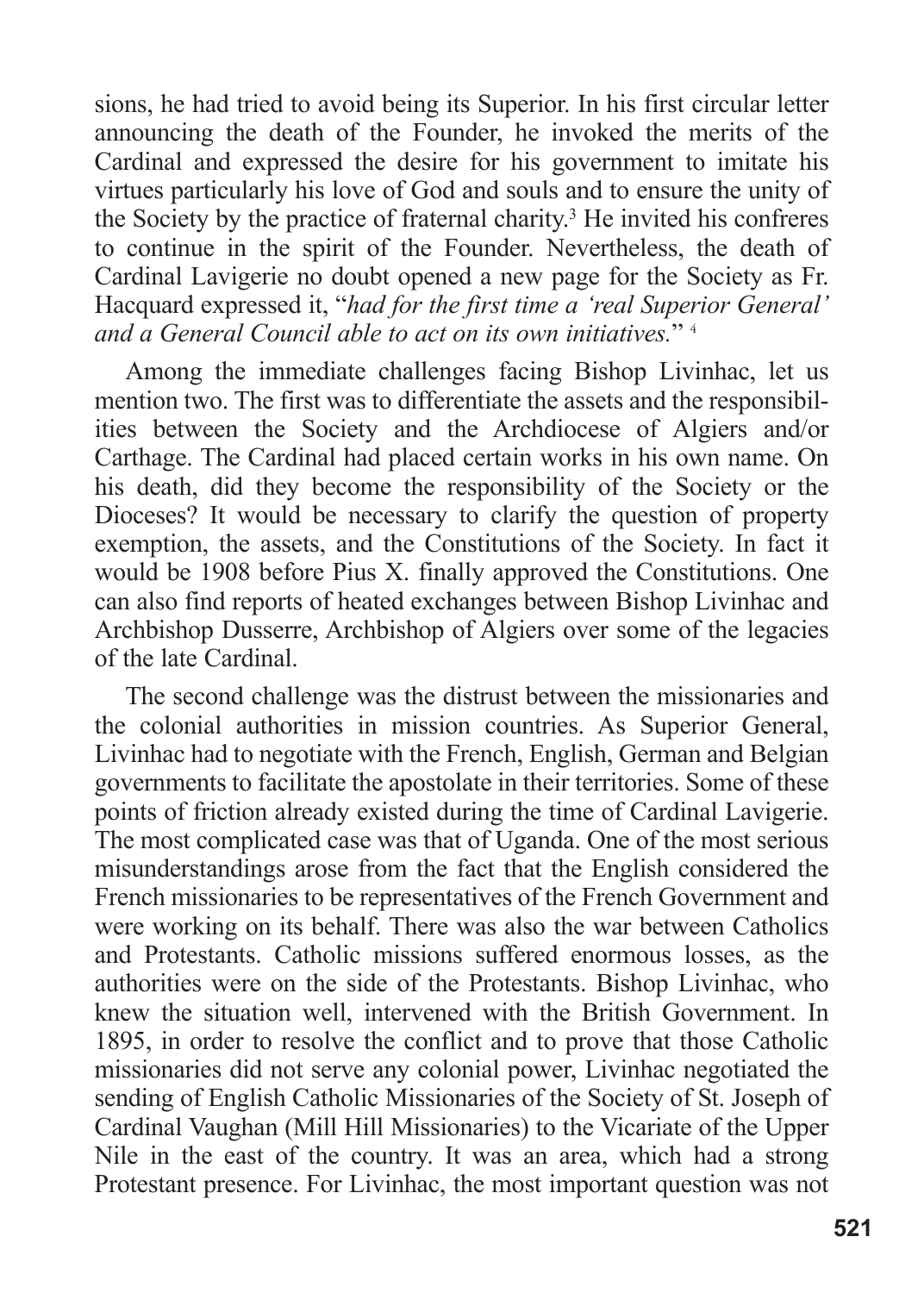to protect the works of his Institute but to assure the future of Catholicism in the country. The intervention of Livinhac with the religious and political authorities in London certainly saved Catholicism in Uganda.

We should remember that the Buganda were a very important mission for the White Fathers. It was the most flourishing mission established by our pioneers in Equatorial Africa at the time. It was the first mission where the converts witnessed to their faith up to the point of martyrdom. The welcome of the Gospel by the Buganda was very impressive because there were no missionaries present between 1882 and 1885 as they were forced to leave because of the persecution of the King. The new converts and the catechumens organised themselves and continued successfully spreading the Gospel. In 1891, it was estimated that there were "*three to four thousand men attending catechism classes in the mission of Rubaga alone.*"5 One can see that in the minds of Lavigerie and Livinhac, it was essential that the Catholic missionaries remained.

## **The General Chapters**

#### **The General Chapters of 1889/1890**

The  $10<sup>th</sup>$  General Chapter of the Society took place on the  $23<sup>rd</sup>$ September 1889. There were two phases. It met first in Carthage on the 23<sup>rd</sup> September. The Capitulants were tasked with electing a new General Council from whom the Founder would appoint a Vicar-General. It elected Bishop Livinhac and Cardinal Lavigerie named him as Vicar-General. However, as he was not present, the Chapter was suspended in order to await his arrival so that he could be part of the decision making process. On his arrival, the second session began on the  $4<sup>th</sup>$ November 1890. Cardinal Lavigerie presided, as he was in fact the Superior General. He was in charge as the Constitutions stipulated, "*The Society is placed, and until such time that the Holy See decides otherwise, under the jurisdiction of the Apostolic Delegate of the Sahara who is its first Superior. The Society is governed, under his authority, by a Superior General who is aided by two Assistants, a Secretary General, and a General Procurator. All are appointed by the Chapter and canonically instituted by the Delegate.*"6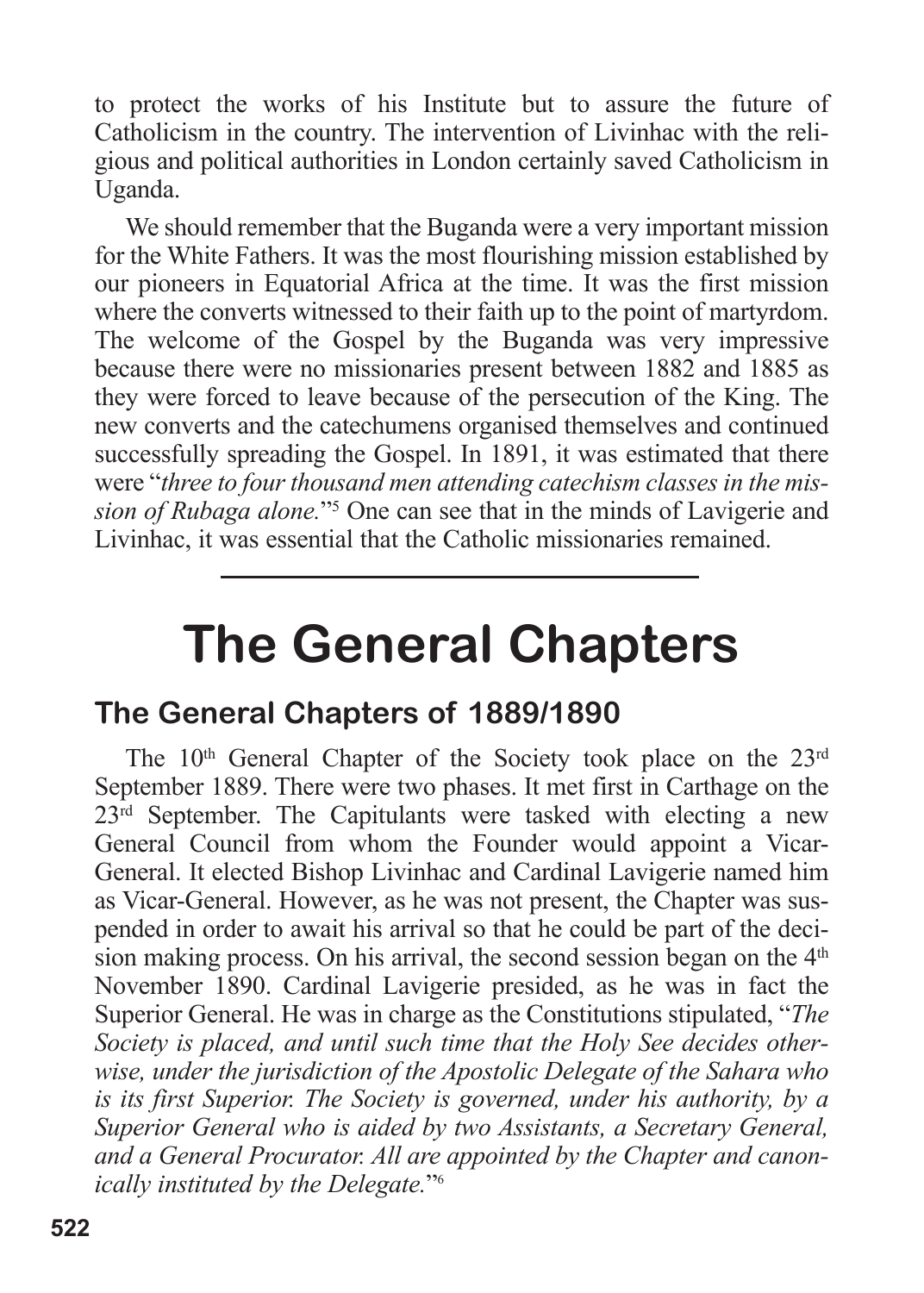However, the role of Bishop Livinhac will be somewhat different from that of his predecessors in the sense that the Founder was preparing him to succeed him. Before the votes, Lavigerie had a letter read outlining his views on the special nature of this Chapter. He felt that it would be the last Chapter to be held during his lifetime. He expressed his desire to the participants that they elect Livinhac to succeed him, "*Without doubt this is not an order I give you: the canonical laws do not allow me to do so. It is fatherly advice that you will always remain free not to follow, but which your filial piety and your good spirit will certainly value, as it ought to. I believe I have the duty to put forward as the person best able to take on this charge in your Society, Bishop Livinhac, Bishop of Pacando, Apostolic Vicar of Nyanza. Indeed, this venerable prelate has a remarkable degree of piety, wisdom, knowledge and superior intelligence. His Episcopal rank gives him further privileges and a very special grace to govern a Society such as yours.*" <sup>7</sup>

Lavigerie also proposed the names of those he thought would constitute a balanced Council. He promised to give more authority to Bishop Livinhac, and to undertake the necessary steps with the Holy See so that he might be relieved of the responsibility for his Vicariate. All the Capitulants, except one, followed the advice of the Cardinal.

### **The General Chapter of 1894**

This was the first Chapter held after the death of the founder and the first without his direct influence. It was held from the  $25<sup>th</sup>$  April to the 10th May 1894. This made it the longest Chapter of the Society until then. One explanation is perhaps that the participants, not being under the direct influence of Cardinal Lavigerie, needed more time. It was the first Chapter presided over by Bishop Livinhac as Superior General in his own right. According to the decisions of the Chapter of 1886, the mandate of the Superior General was six years. Livinhac, elected in 1889, had brought forward the holding of this Chapter, which was due to take place in 1895. He explained the reason in his letter of April 1893 for convoking an Extraordinary Chapter "*as due to the huge void arising from the death of our venerated Father and Founder, His Eminence Cardinal Lavigerie. This makes it necessary to convoke an Extraordinary Chapter which will be able, if it sees fit to reconstitute itself into an Ordinary Chapter and proceed to the election of members*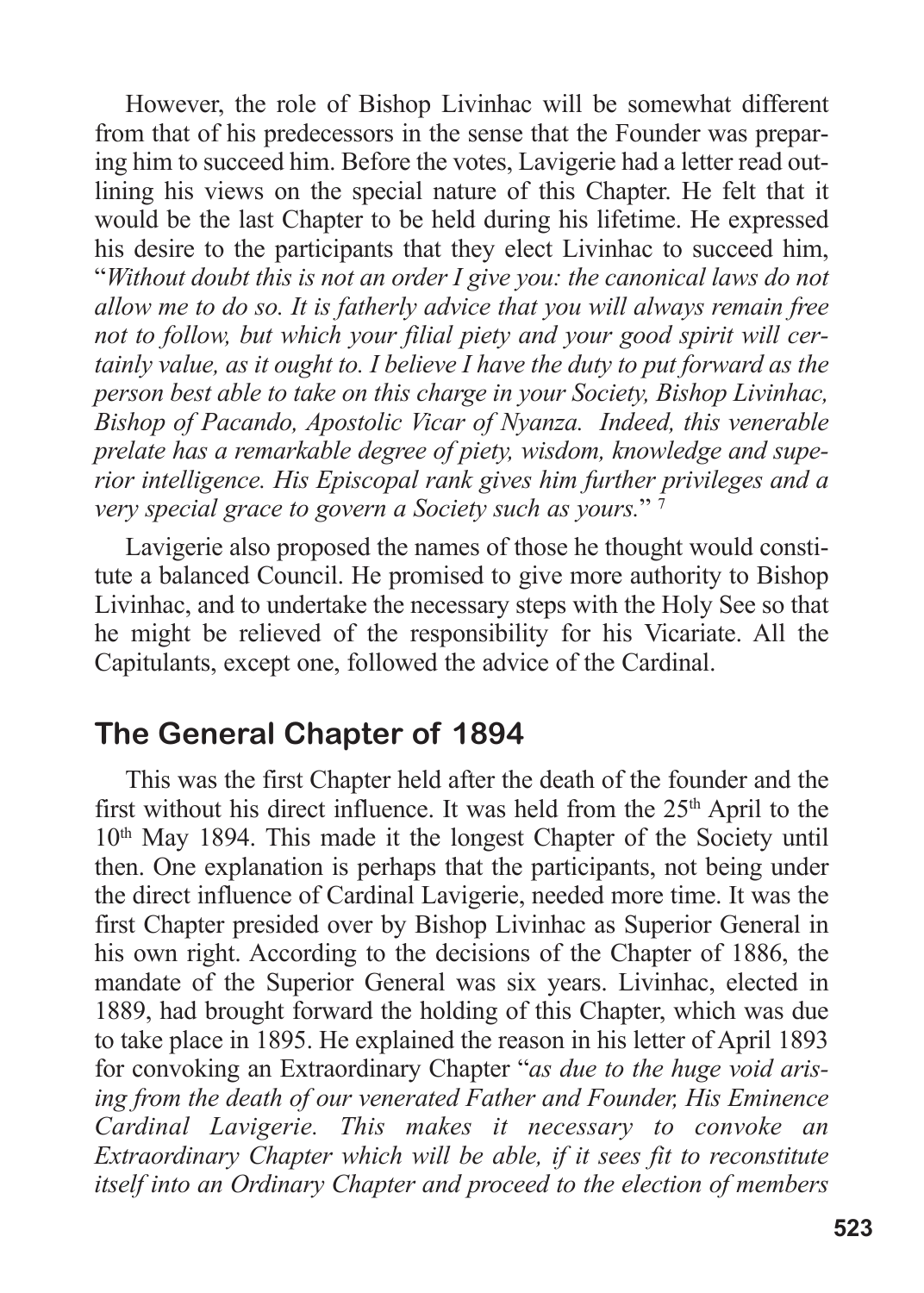*of the Council.*" In fact, before the Chapter began, he had already taken the step of approaching the Holy See so that the Chapter could become an ordinary one and proceed with the election of a new council. He also asked that he be declared ineligible because of his rank of Bishop, which he judged to be a drawback for a Superior General. His first request was granted but not the second. He was elected Superior General after the first round of voting.

The Chapter set up four working groups, which looked at revising the constitutions, the obedience to the constitutions, recruitment and apostolic schools (Junior seminaries) and the revenue and assets of the Society. The spiritual life and the apostolate were considered in each of the working groups and were discussed at the time of the Provincial reports. The Chapter improved the text of the Constitutions and Rome approved them for ten years. The Chapter decided to open two seminaries for the White Fathers in France and Belgium. The official name of the Society was agreed, '**Missionaries of Africa** (**White Fathers**).'The possibility of starting new foundations and the internationalisation of the Society was encouraged and the General Council was charged with promoting this proposition. In December of that year, a caravan of four Fathers was sent to French Sudan (Mali). A dream of the Founder was thus realised as he had tried twice to send missionaries there without success.

### **The crisis of the 1900s in France and the development of the Society.**

In his circular letters of the 1900s, Bishop Livinhac often alluded to the difficult times experienced by the Church in France and the moral and material impact of these problems for the Society. In January 1901, he spoke of a "*terrible storm which threatens the Congregations which have houses in France and who depend on them, at least in part, for their daily bread. A persecution is in preparation which if it breaks out*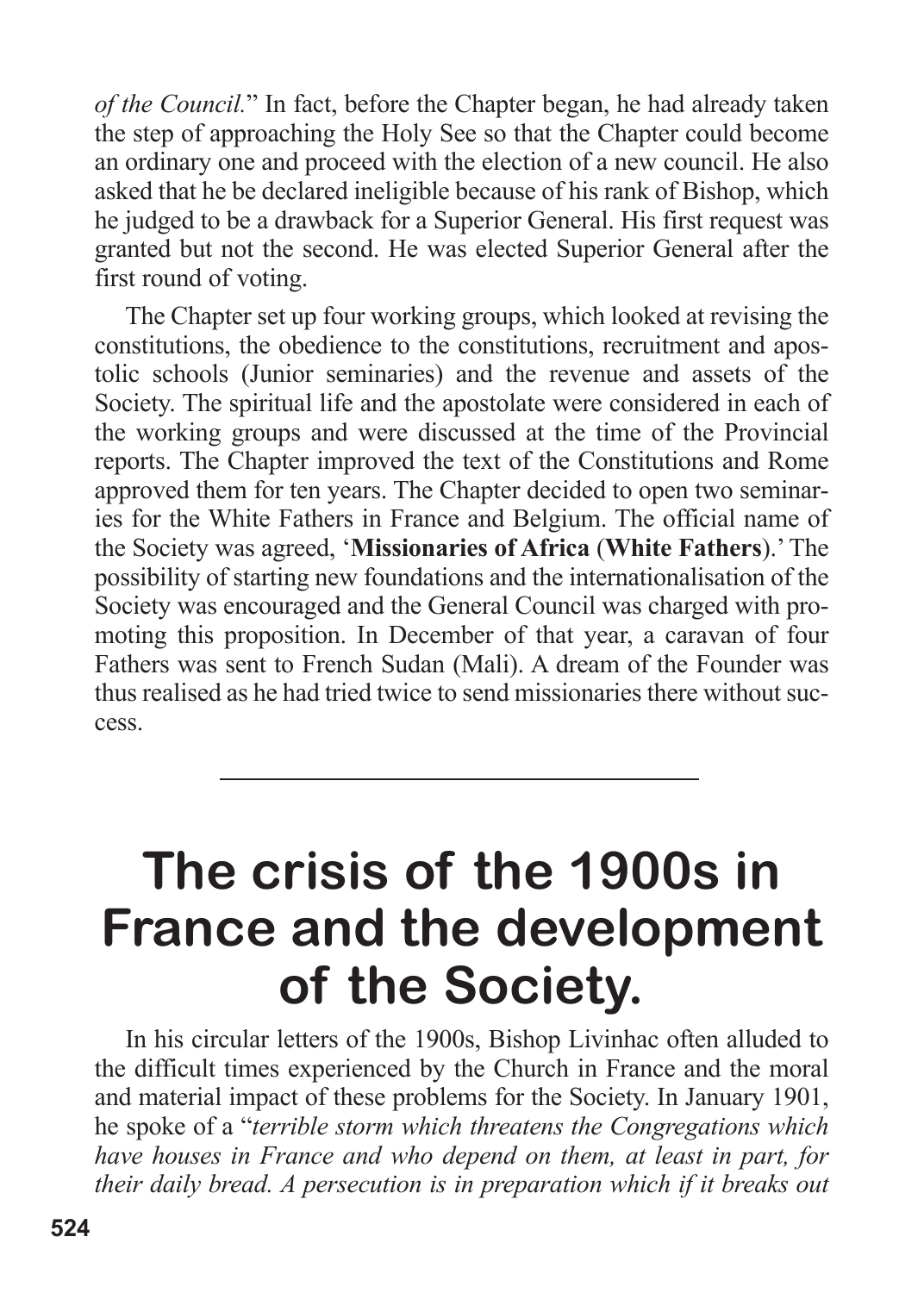*will directly or indirectly affect all our Institutions.*" <sup>8</sup> In other letters, he mentioned that this threat was extending to French territories generally. What was he talking about?

On the 1st July 1901, the Government of René Waldeck-Rousseau passed a law that limited the activities of religious congregations suspected of being directed from outside the country, notably the Holy See. Those congregations involved in teaching had to get permission from the Government. The situation got worse in 1902 after Waldeck-Rousseau resigned. A former seminarian, Emile Combes, who was very anti-clerical, became the head of the Government. He "*closed the religious-run schools founded before the law of 1901 and since the law was voted. In March 1903, Combes had the parliament reject the requests for authorisation by 54 male congregations out of 64 and 81 female congregations out of 394.*"9 Some missionary institutions such as the Vincentians, the Holy Ghost (Spiritans) and the Paris Foreign Missionaries, which had been recognised at the time of the Second Empire, were exempt from this law. Others "*such as the African Missions and the White Fathers were left awaiting recognition.*" <sup>10</sup>

The request for authorisation for the White Fathers was partially granted in December 1902. Livinhac had foreseen the possibility of moving to other European countries, where the White Fathers were already established, if authorisation was not granted. However, he preferred to wait for a final decision. A further request was made in September 1903 and a favourable response was received. Nevertheless, Bishop Livinhac continued to invite the confreres for prayers and to exercise prudence against wasteful expenditure. The Chamber of Deputies passed the Law of Separation of Churches and State in December 1905. It suppressed all state support for religious activities. The State took over control of all movable property and real estate of the Church. Some institutions of the White Fathers were victims of this law especially in Algeria, "*The closing of schools started in 1907 and most of the White Fathers educational work was shut down by1914.*" <sup>11</sup> It is important to note the commentary of Aylward Shorter on the role of Bishop Livinhac during this anti-clerical crisis, "*Livinhac had the delicate task of dealing with the politicians in France and Algiers, of coping with the practical consequences of the new laws, of making contingency plans and preparing his missionaries for a 'worst case'scenario. In the event, the Society was left off lightly and anti-clericalism was all but for-*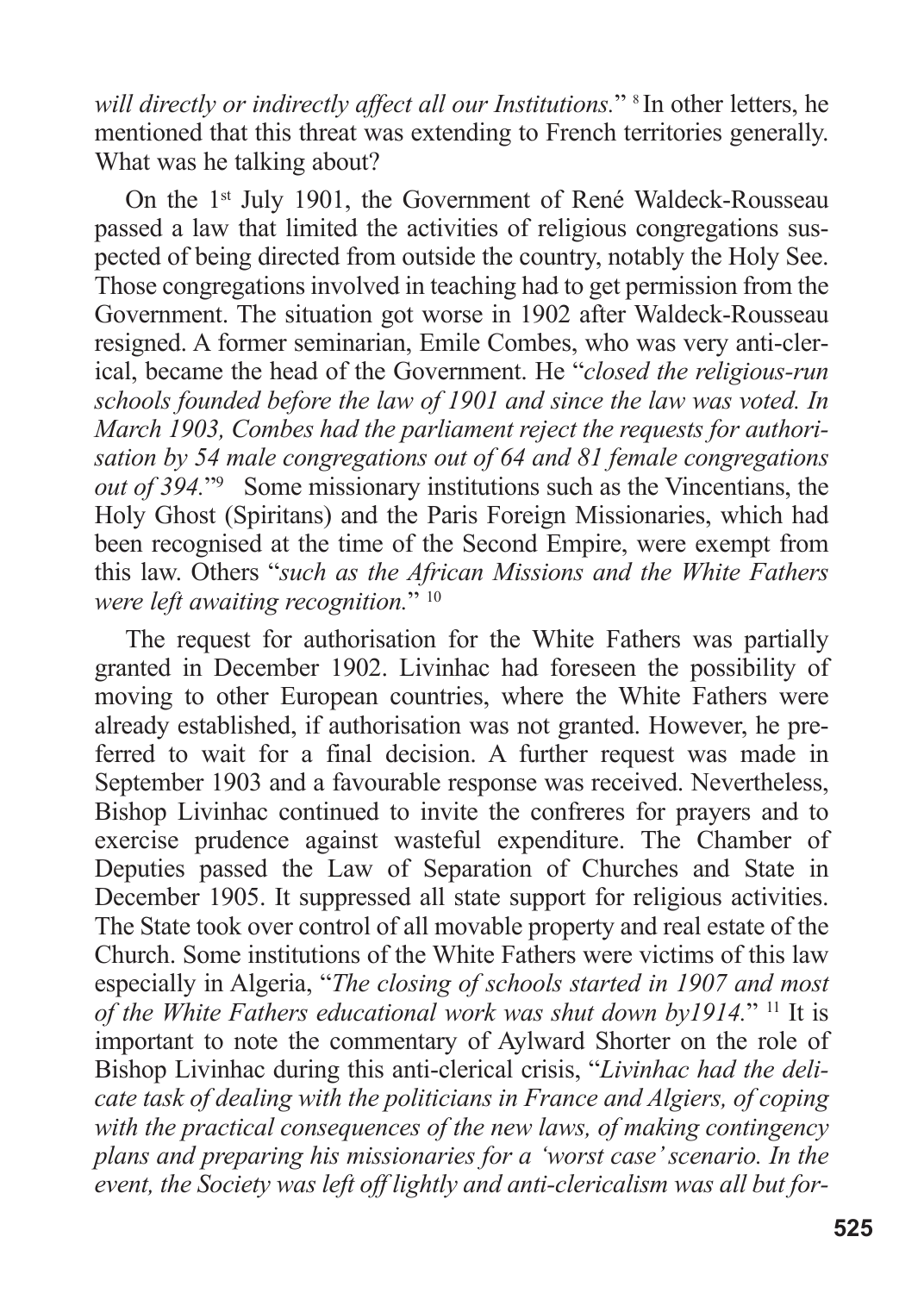*gotten when war broke out in 1914*". <sup>12</sup> The Society had not been weakened by the situation; indeed, it looked for ways and means to go forward independently and unwaveringly.

In the 1900s, the organisation of the Society changed. The Chapter of 1900 ruled on the distinction between Apostolic Vicars and Provincials. The Provincial was the representative of the Superior General vis-a-vis the confreres of a Province, which included a certain number of Apostolic Vicariates. The Apostolic Vicars were the representatives of the Holy See. The Chapter also decided that all formation houses be attached to the Mother House and a permanent Delegate was appointed for this purpose. Today, one talks about the Secretariat for Initial Formation who is charged with the job of ensuring that all candidates receive the same type of training. Another decision taken was that all candidates had to complete their theological studies before they were ordained. It was decided to open a house for missionary promotion and vocation work in Canada. In 1901, the division of the two big provinces of Europe and Sahara-Soudan (French West Africa) was carried out.

The 1906 Chapter elected Bishop Livinhac as Superior General for life. The Chapter of 1886 had decided that if a Superior General was elected three times in a row with a two-thirds majority, he was elected for life. This election of Bishop Livinhac is explained, according to Jean-Claude Ceillier by the fact that "*Livinhac enjoyed high esteem, if not outright veneration among the missionaries. His wealth of experience, but also his reputation for holiness and his spiritual and human qualities drew everyone's confidence.*" <sup>13</sup> This Chapter was also marked by the insistence on the unity of the Society over and above the autonomy of each Province, which was advocated by certain participants. For Livinhac, autonomy risked causing a lack of balance between the Provinces. Provinces that were more "popular" would attract much more support from benefactors and sympathisers. Tension could arise, for example, between the missions in North Africa and those in Sub-Saharan Africa. The Sub-Saharan missions attracted many missionaries and benefactors because of the many conversions there. As for North Africa, some thought that missionaries were wasting their time there given the dominance of Islam and the fact that the French Government forbade any form of proselytising. It was felt that donations and personnel ought to be placed at the service of the whole Society and divided proportionately according to needs. The confreres were invited to promote the best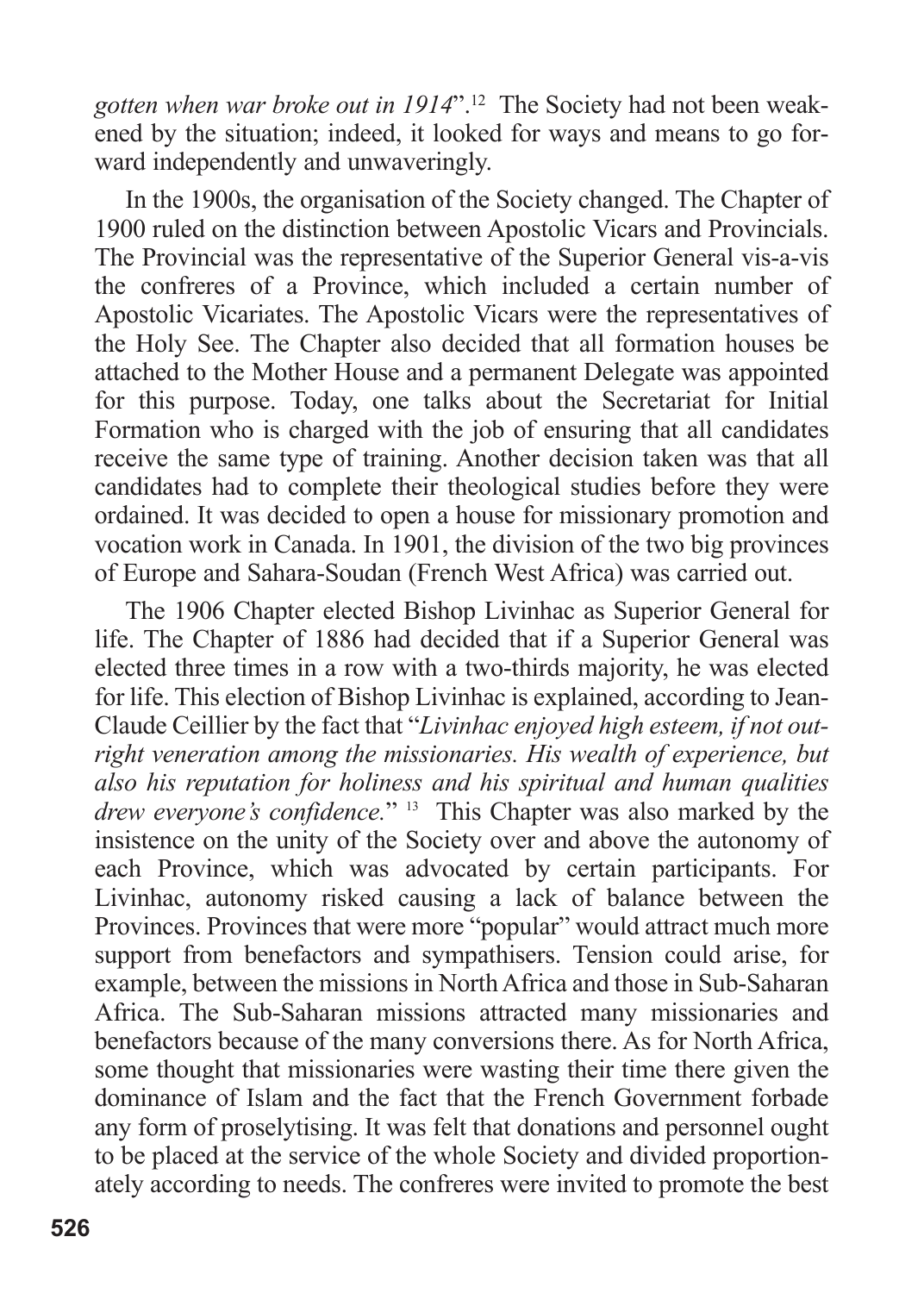interests of the Society in general rather that limiting themselves to regional preferences

The Chapter also clarified the question of plurality of functions, "the Assembly decided that the Superior General, the Provincial, or Vicar Apostolic cannot under any circumstances be appointed local Superior in the house where he is living and never as bursar of the house."14 As for paid work, it was decided that all salaries received from the apostolate should be used for the apostolate in dialogue with the Superior of the Mission. We should also note that the work of the 1906 Chapter concerning the revision of the Constitutions of the Institute led to their definitive approval by the Congregation for the Propagation of the Faith by the decree of the 15<sup>th</sup> February 1908.

## **The Challenges of the First World War of 1914 to 1918**

One of the most difficult periods in the history of the Society during the mandate of Bishop Livinhac was the 1914-1918 war. It occurred at a time when the Society was growing rapidly. Now the Society saw itself deprived of many young members and aspirants because of military service. Germany, Belgium and France had compulsory military service for every young adult. They could be called up as reinforcements for the regular armies of their respective countries as combat soldiers, military chaplains or stretcher-bearers. Religious personnel were not exempt. The Society of Missionaries of Africa was very much affected by these measures.

When war broke out, the vast majority of the young missionaries were at their mission posts in Sub-Saharan Africa. The war severely affected also houses promoting vocations. One estimate is that about 400 Missionaries of Africa were called up during the war of 1914-1918. At the end of the war, the Society had lost 60 dead. Forty-two others left the Society between 1914 and 1922. <sup>15</sup> The war caused the Society a great deal of disruption, especially among the members and aspirants, at a time when missions were rapidly expanding. The Circular Letters of the Superior General showed clearly that the Society suffered economically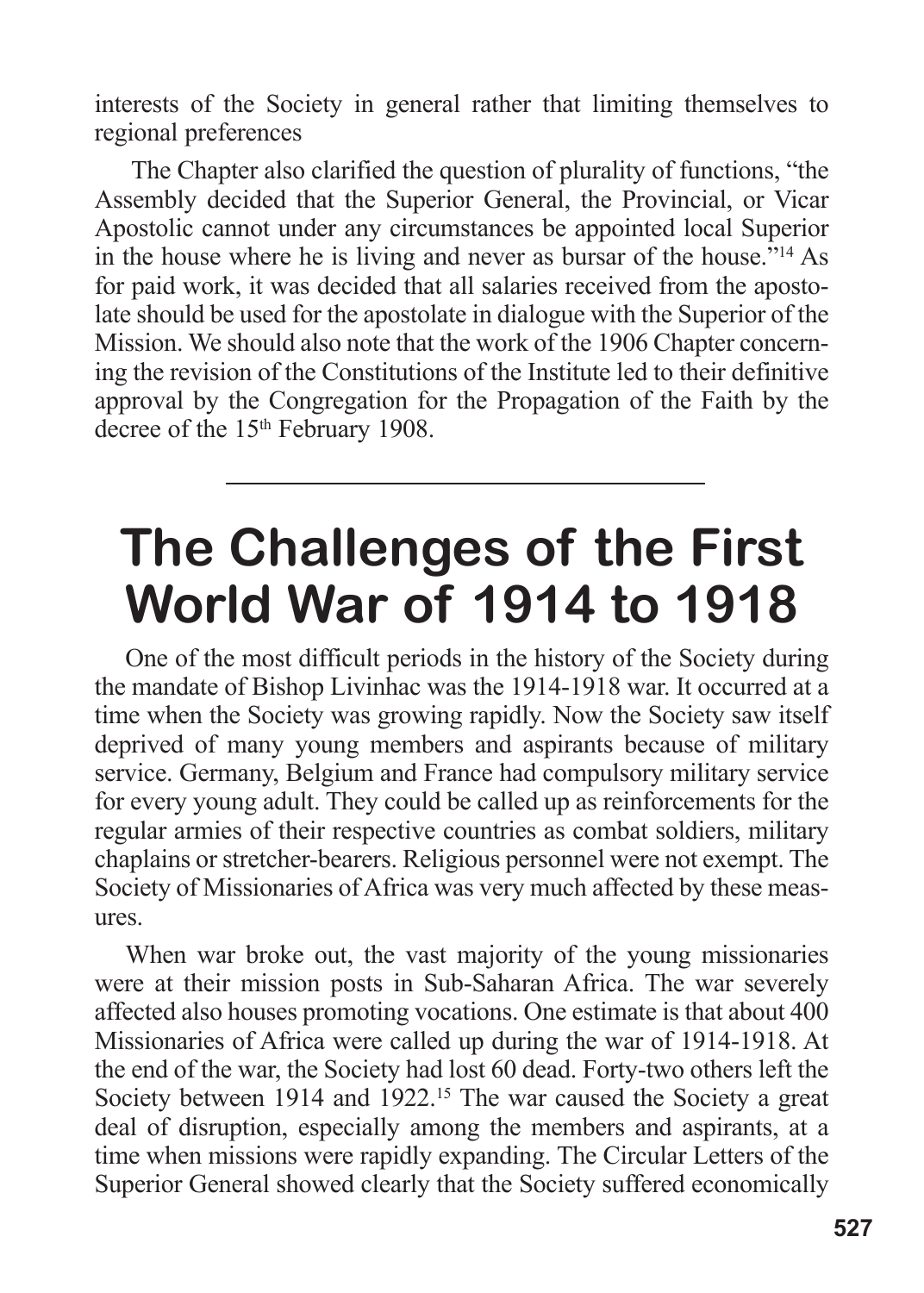as well because of the war. In Europe, grants, gifts and exchange rates were affected. Ordinary everyday food and material items were in short supply. The missionaries were exhorted to be careful of material things without compromising their health.

The war had an impact on the missionaries as well. How could they fulfil their duty as citizens while remaining faithful to their missionary vocation? How could they be a witness to fraternal charity? Eight days after the declaration of war, Bishop Livinhac wrote a circular letter informing the whole Society of the outbreak of war. He ordered special prayers for peace each Friday and Saturday, prayers for those conscripted, for Superiors in the Society. Long journeys to the Mother House were to be suspended because of insecurity. There was to be a scaling down or suspension of expensive enterprises or projects, etc. <sup>16</sup>

Livinhac was aware that some confreres were in the opposing camp and he was conscious of the risk of internal divisions so he appealed to the members "*to be united as brothers should be in feelings of heartfelt charity .*"17 He wrote regularly to all to encourage and to remind them that the work of the Society should continue despite all the difficulties. To the confreres and the aspirants who had been called up, he never ceased reminding them of their status and duty as missionaries by an exemplary life devoted to, among other things, personal sanctification, and the apostolate. He urged them to avoid behaviour that would compromise their character and he expressed his support and paternal affection. He encouraged them to keep in contact with the Society by sending him news regularly and to visit confreres where that was possible. The response of a number of confreres published in the Petit Echo show that the exhortations of Bishop Livinhac had a positive impact on them.The letter of Fr. Léon Darot (**+** 1958) to him is a good example: "*I received, in Salonika, the exhortations of your Lordship to the confreres and aspirants in uniform. I read them and reread them assiduously and with joy... Given the circumstances in which we find ourselves, the paternal feelings and tender affection, which fill the letter of your Lordship, went straight to the heart. What strike us particularly are the important recommendations regarding holiness and the apostolate especially in respect of the final end which perhaps each day is rapidly approaching.*"<sup>18</sup>

Although the number of confreres had diminished, Bishop Livinhac always insisted that the missionaries should always aim for quality. He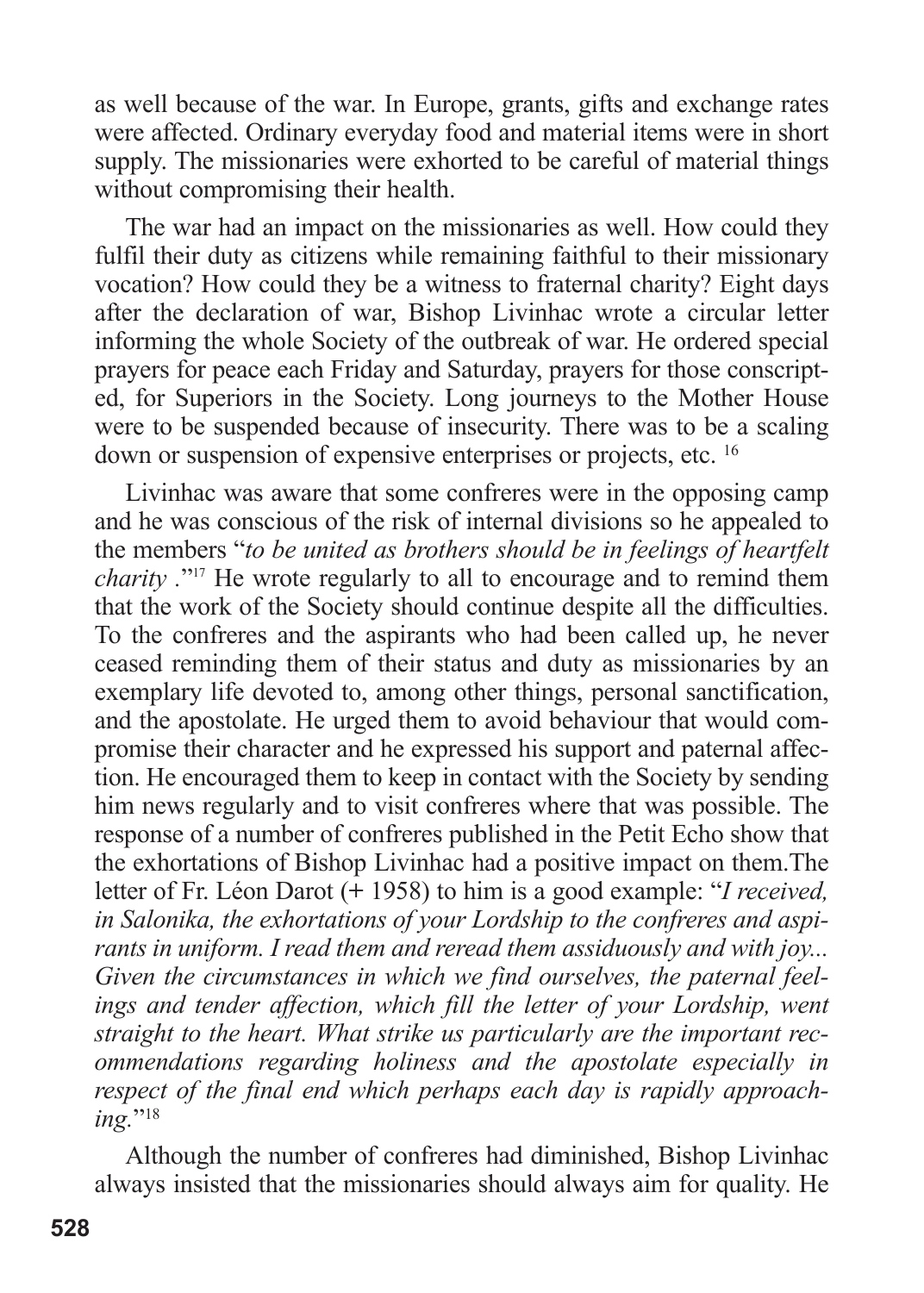wrote, "*I will say to you that you should guard against any less than supernatural desire to see your apostolate produce speedy and dazzling results. To also guard against the desire to confer baptism (we can also add other sacraments) on people who are not sufficiently prepared. It is infinitely more desirable to have only a small number but excellent Christians, who by their virtuous life make our holy religion respected and loved and attract those living around them than to have masses of mediocre and bad Christians who give a bad impression and put people off.*"19

Rather than been weakened by the difficult situation caused by the war, the missionaries showed increasing attachment and identification with the Society. The exhortations of the Superior General and regular and detailed information on the state of the Society had certainly contributed to a deep sense of belonging and in consequence a renewed motivation. During the period of the war, Bishop Livinhac wrote 13 letters to all members of the Society and many other letters for particular members such as those who had been conscripted, the novices, and Superiors of missions. One particular aspect of his letters highlighted themes such as Providence, patience, and love of God and of the Society.

### **After the war**

It is important to note that Bishop Livinhac was under no illusions that all would be well after the war. The war situation forced some confreres into opposing camps. Would this not sow hate and mistrust in hearts? Livinhac worried about the existing relationships between the Germans and the others. He had envisaged sending the German confreres to the USA or to Latin America in case the colonial authorities of France, Britain and Belgium would not accept them in their African colonies. He decided to make enquiries. The result revealed that the presence of the German confreres did not pose any cause for concern in the Society nor in the African colonies.

The Society held its 15<sup>th</sup> General Chapter in April 1920. The Capitulants decided to establish regional senior seminaries to train indigenous clergy. There was a long discussion on the collaboration between European missionaries and local African clergy. The Chapter approved the study of English in the Society. It also decided to set up Provinces in Belgium and the Netherlands. There was a proposal to set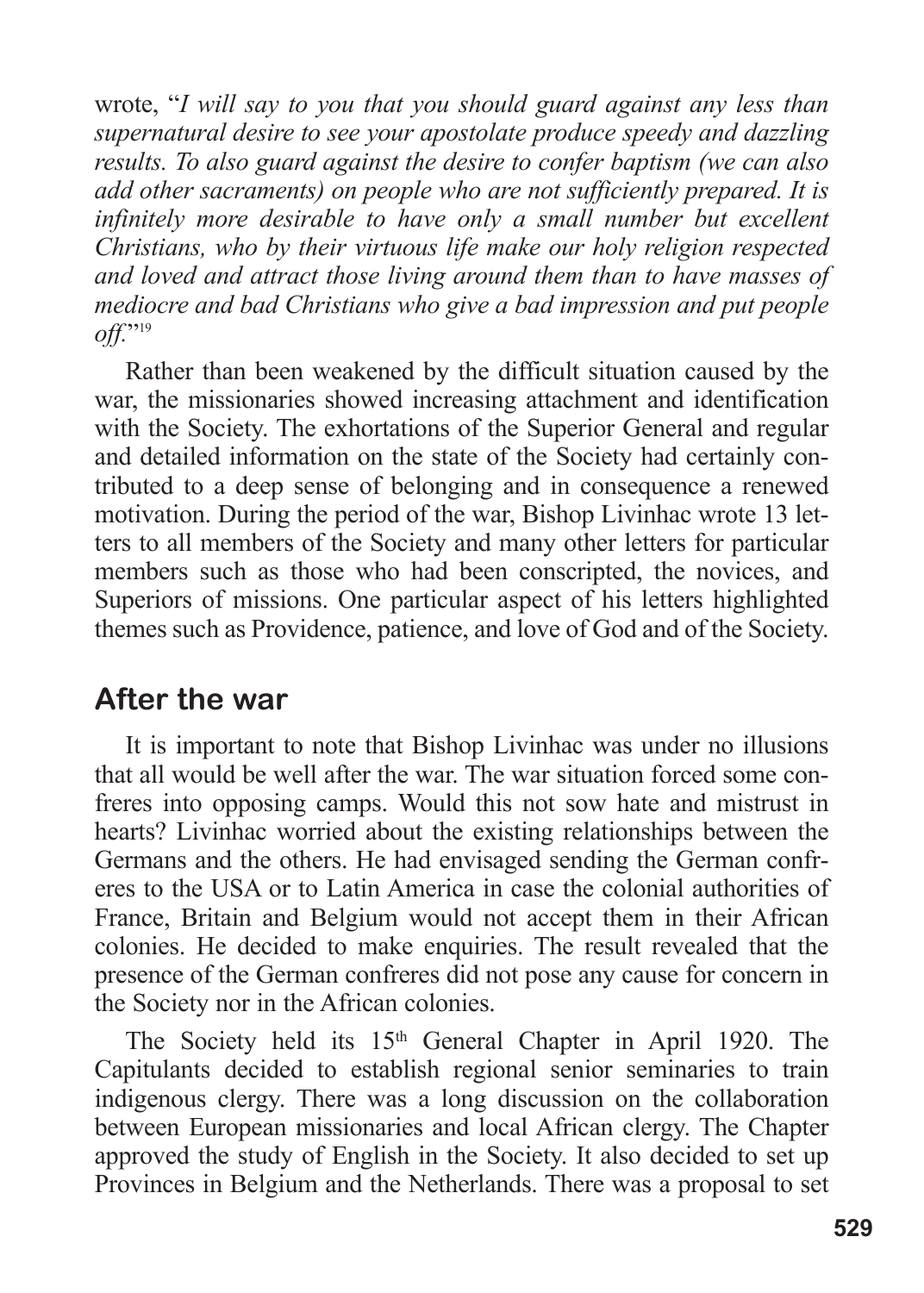up a special house to help confreres "who lived in unacceptable situations with adults and children, or whose temperament made them too difficult to live within community." <sup>20</sup> In addition, the Chapter also spoke of the care for confreres who were sick or elderly. It commented on excessive hunting, alcohol and tobacco abuse and (too much) socialising. This was the last Chapter under the mandate of Bishop Livinhac who was becoming more and more frail.

The mandate of Bishop Livinhac was marked by a truly memorable event: the Beatification of the Martyrs of Uganda. The cause for their Beatification had begun in 1912. Because of his state of health, he was unable to attend the Beatification ceremony in Rome on the  $6<sup>th</sup>$  June 1920. On the  $21<sup>st</sup>$  November, Lavigerie was given the honorary title of Archbishop of Oxyrynque, (a Christian settlement in Egypt in the third century).

Livinhac died on the  $11<sup>th</sup>$  November 1922 at the age of 76 years. When he took over the Institute on the death of the Founder in 1892, there were 163 priests and 70 brothers; at his death, he left a well-established Society counting 676 priests and 249 brothers. We should remember that the war had caused big number or deaths and departures among the priests, Brothers, Scholastics, and Novices.

## **The qualities of Bishop Léon Livinhac**

On the  $25<sup>th</sup>$  anniversary of the Episcopal Ordination of Bishop Livinhac in 1909, Fr. Voillard, in the name of the Council, praised the admirable prudence and wisdom by which he ruled the 'little' Society. He pointed to the expansion of the Institute despite the difficulties of the time. He would emphasise, later on, that for Bishop Livinhac the growth of the Society "*was the continual and dominant preoccupation and he never stopped, by his persistent, constant and intense activities, from pursuing this aim by his instructions, advice, remarks and exhortations in the Circular Letters he wrote to missionaries.*" <sup>21</sup> ... He was the man needed at the time as the Founder had foreseen. At his funeral, Archbishop Leynaud of Algiers said that, "*under his direction, the mis-*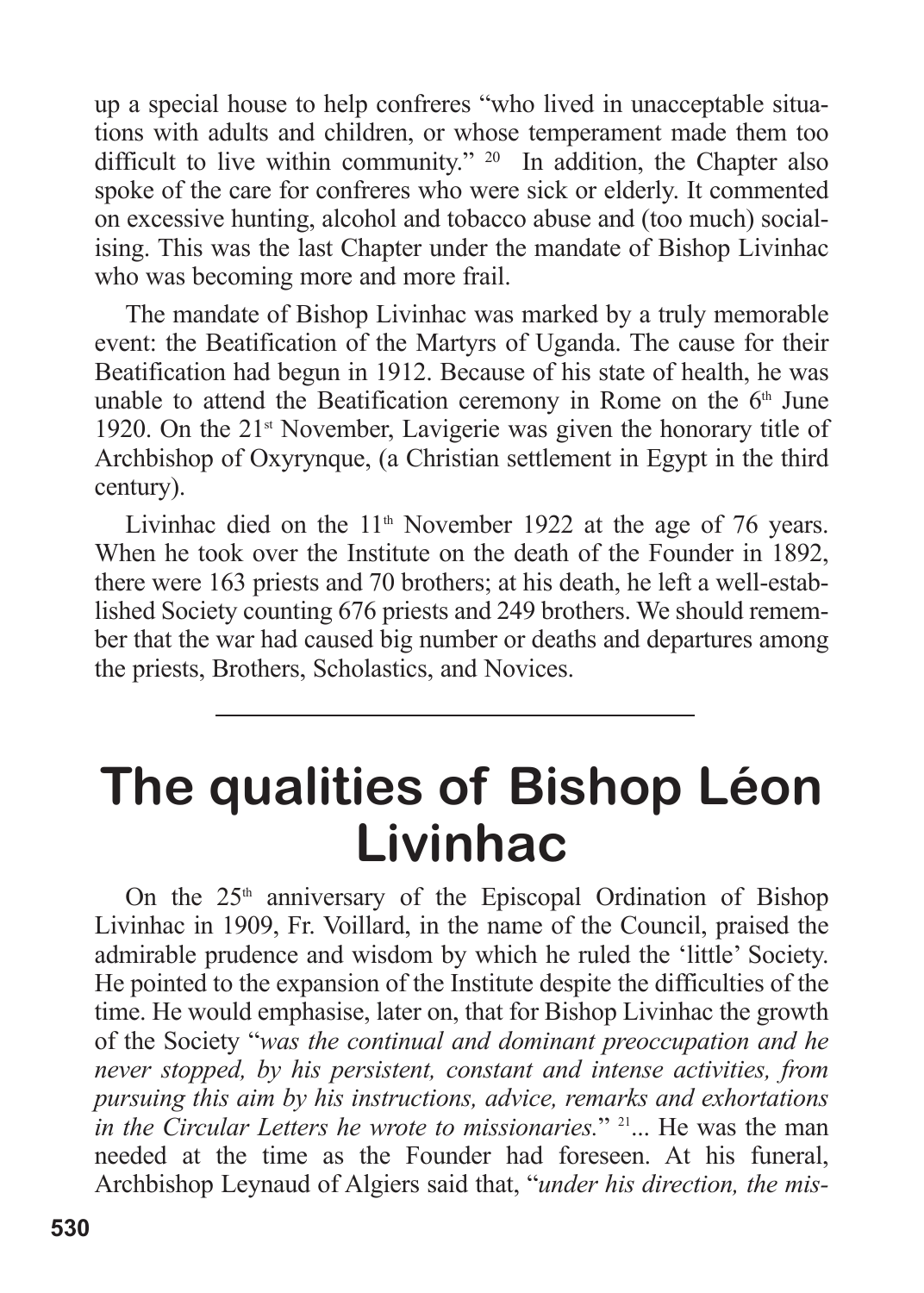#### *sions in the care of the White Fathers enjoyed an extension and gave results that no one dared hope for."*<sup>22</sup>

Livinhac was a shepherd who followed closely all that was taking place in the Society. In 1894, he had asked his missionaries not to hesitate to contact the General Council every time they encountered points they wished to be clarified in the constitutions or other statutes. The unity of the Institute was something close to his heart. To those in formation, he insisted on their sense of belonging, love of confreres and the Society. At the 1906 Chapter, he asked the confreres to write to him personally at least twice a year and that he would try to reply. A number of confreres had regular correspondence with him as spiritual mentor.

Unity could not be taken for granted, it had to be built and consolidated. In his writings, Bishop Livinhac never ceased to remind confreres that divisions between them were a counter-witness to evangelisation. Unity was a value to be lived not only in local communities but also in the whole Society. His language was simple and direct: "*let us love one another as brothers, let us love our Society as a mother, let us observe our Rules, let us be obedient to our Superiors*" but he also liked to add "*but above all, let us love God, with Him we can do anything and without Him we can do nothing.*"23 To those who wished to soften the rule of community life by basing themselves on the practice of other congregations, Livinhac was clear. "*One should not cite the needs of the ministry. One should not say either that in other societies, the missionaries travel alone and live by themselves. Each Society has its Rules and its spirit. Its perfection consists in keeping them faithfully. Let us keep ours as they keep theirs.*"24

While all the time insisting on obedience, Livinhac emphasised that missionaries should be capable of taking initiatives. He invited superiors to be kind but also to be firm in order to maintain order. He himself spoke plainly when it came to reprimanding recalcitrant missionaries. <sup>25</sup> At the same time as like all human beings, he had his limits, which he tried to overcome. <sup>26</sup> At the beginning of his mandate, he knew moments of discouragement, which sometimes led him to think of suppressing the Society. One day, following a conflict with a certain Belgian Congregation over the borders of missions in the Upper-Congo, he confided to Fr. Burtin, the procurator in Rome, "*If we are expelled from our very best missions in Equatorial Africa, I am resolved to demand the suppression, pure and simple, of our Society. One has the impression*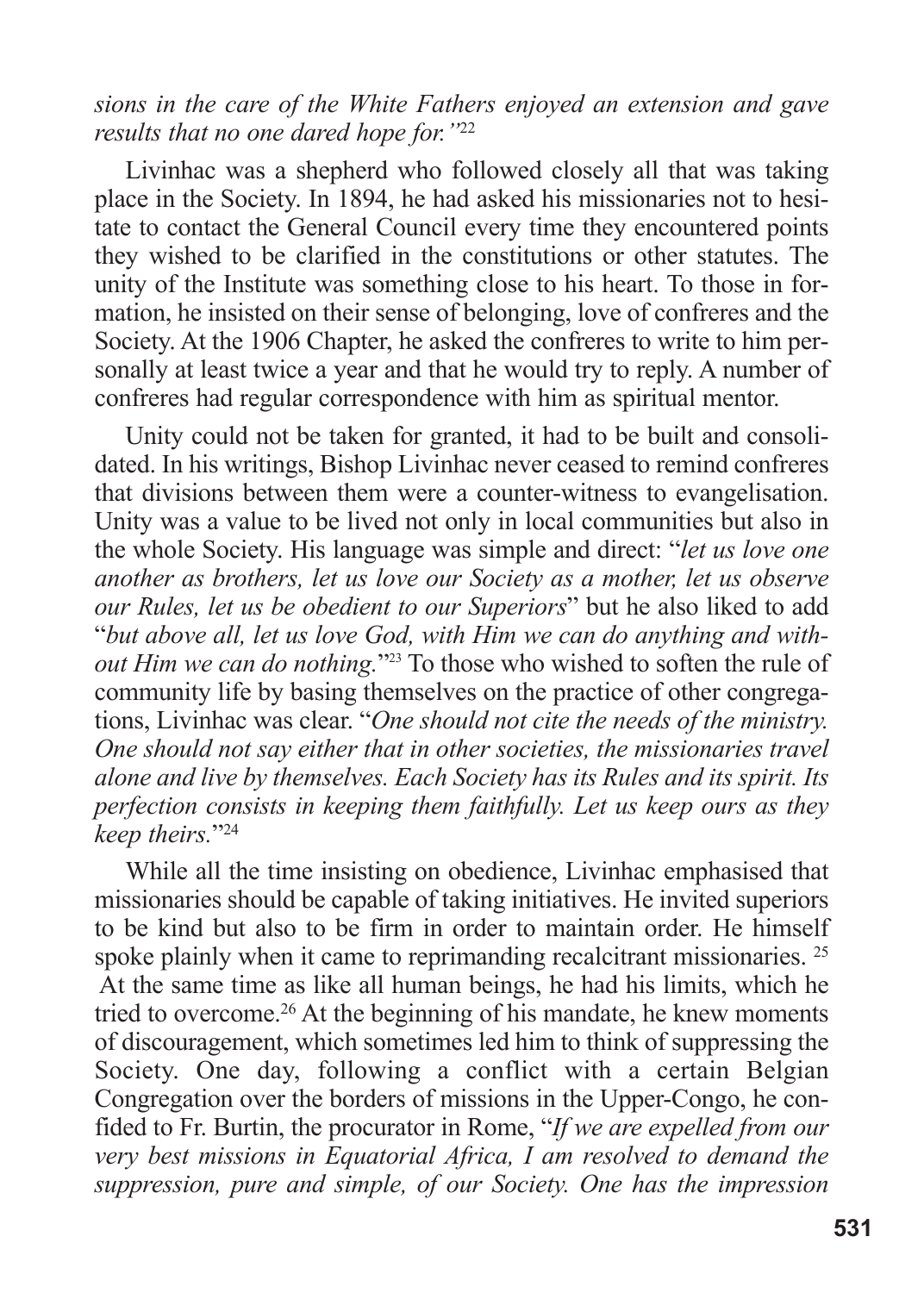*that some wish to chase us from all those places where the Society was established at the price of many sacrifices and to relegate us to countries where there is little or no hope of any success. We have spent so much money, sacrificed so many precious lives to create, with the help of God, our missions in Equatorial Africa, which are, I believe, the most prosperous on the continent. Now that we are beginning to reap the fruits of our work, we are looked upon with a malevolent eye. If we are such bad workers, it is better we disperse.*" <sup>27</sup> This was the man passionate about the apostolate, but in the end, he opted for dialogue about the situation.

Like the Founder, Livinhac was convinced that the future of the Church in Africa depended on the quality of the Christian formation of the Africans. He insisted on four years of catechumenate and on a solid training for indigenous clergy. For the latter, he could be very demanding: "*That the seminarians may be solidly prepared and tested for a long time and no one should be admitted if there appears to be the slightest doubt.*" <sup>28</sup> It was also necessary to avoid the desire to transform them into 'Europeans with a black skin.' The intention of Livinhac on the necessity of training an indigenous clergy of high calibre was reinforced by Pope Benedict XV in his Apostolic letter, Maximum illud, on the spread of the faith in the world.

Livinhac invited his missionaries to promote self-sufficiency in the local communities by setting up locally planned programmes of works that would assure the future of the missions from the material point of view. <sup>29</sup> The missionaries were to put in place activities to train local people in self-reliance by developing schools, trades particularly in agriculture, animal husbandry, and metallurgy. It was a tool of evangelisation that was not limited to Catholics only.

The spirituality of Livinhac was marked by austerity, hardship, obedience and an ardent desire for personal sanctification. It was a spirituality that Lavigerie proposed to his missionaries who had to work in difficult conditions in Equatorial Africa. As was the case for most congregations, the evangelical virtues of poverty, chastity, and obedience were the basis for such spirituality even if they were interpreted in different ways. Ignatian Spirituality, demanded by the Founder remained the practice not only for him but also for the whole Society. The principal lines of his spiritual convictions were printed in a collection at the request of the confreres. Its title was, "*Quelques pensées pouvant servir au règlement particulier d'un missionnaire.*" Livinhac was convinced that, more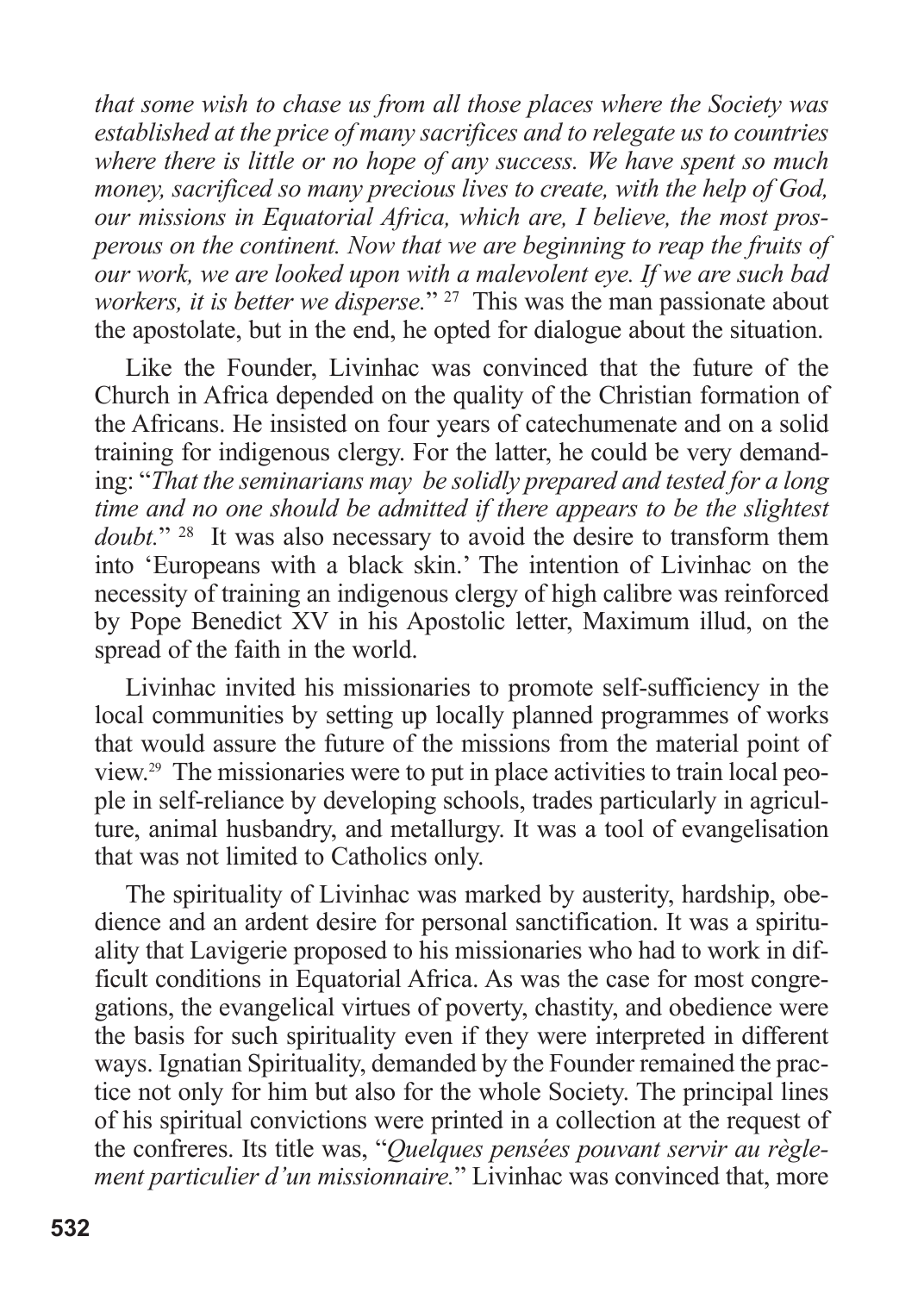

#### Bishop Léon Livinhac in his later years

than anything else, a missionary's life should be anchored in prayer, fraternal charity, community life, obedience and self-sacrifice if the missionary was to carry out his mission. This conviction, which he transmitted to the Society, remains relevant for today's missionaries. While adapting the apostolate to the reality of his times, Livinhac was convinced of the importance of keeping the spirit of the Founder. Perhaps he can help us evaluate ourselves today. Where do we stand?

"*You know that so long as Society is careful to maintain the spirit of its Founder, and to faithfully follow the rules and counsels left by him, God's blessing will rest on it, and each year he will send it many pious, intelligent and well-dispose novices. If, in His wisdom, he sends trials, he will give the grace to bear them in a Christian spirit and to come through them with renewed youth and vigour. Let us become more and more imbued with the teaching of our Most Venerable Father, and let us observe our Holy Rules with sacred fidelity, even those that may seem to be of lesser importance.*"30

Peter Mateso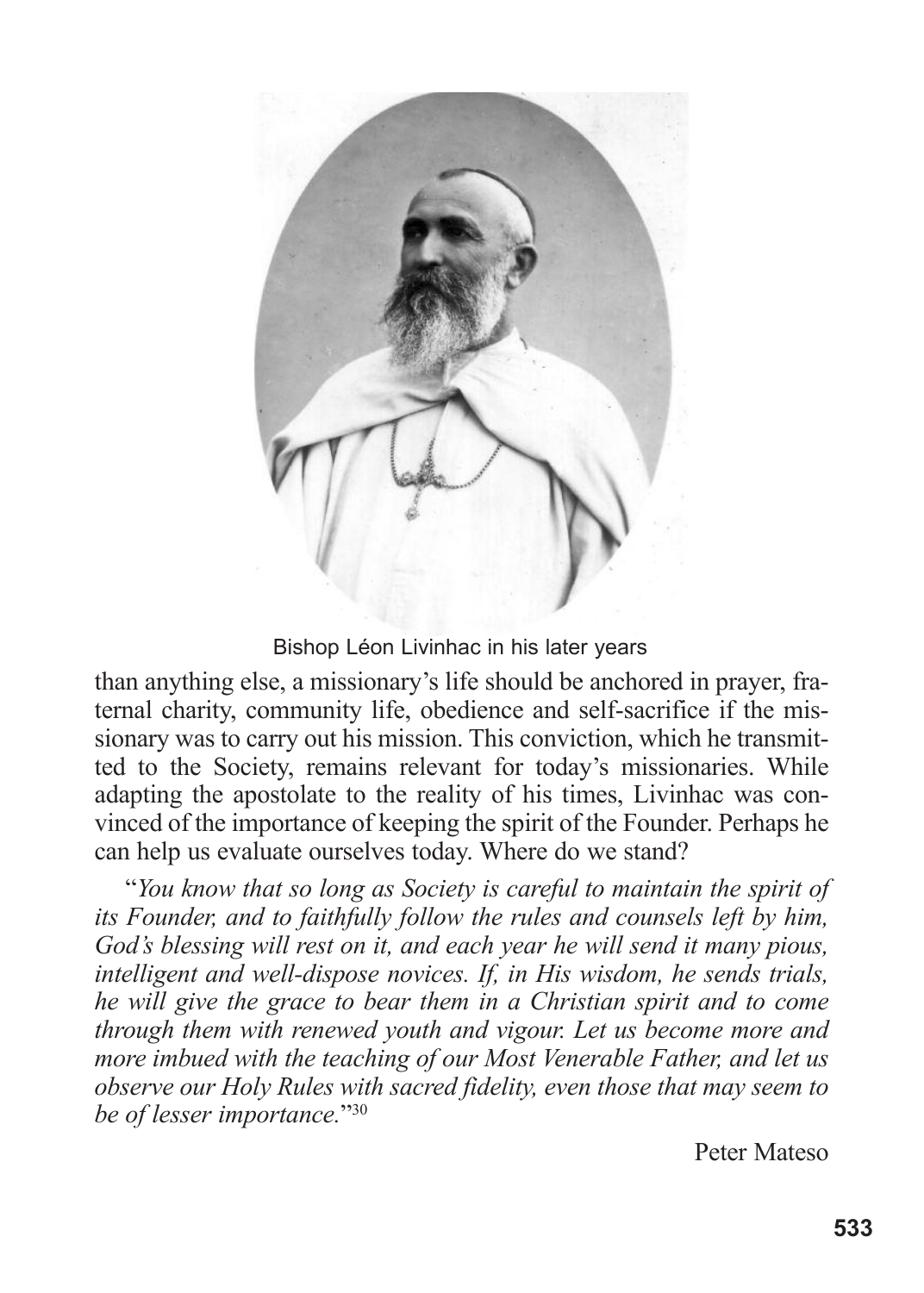<sup>1</sup> Louis Burlaton, Monseigneur Léon Livinhac, Archevêque d'Oxyrhynque, Supérieur Général des Missionnaires d'Afrique (Pères Blancs), Fondateur de la Mission de l'Ouganda. Première partie, (typewritten notes) Carthage, 1932, p. 492.

<sup>2</sup> Louis Burlaton, op. cit. p.491

<sup>3</sup> Circular letter 26<sup>th</sup> November 1892

<sup>4</sup> Letter of the 27<sup>th</sup> January 1893, quoted by Jean-Claude Ceillier, History of the Missionaries of Africa, from the beginning of their foundation by Mgsr. Lavigerie until his death (1868-1892) Pauline Publications Africa, Nairobi, Kenya

<sup>5</sup> Letter of Bishop Hirth, 22<sup>nd</sup> May 1891 quoted by Marinus ROOIJACKERS, "The beginning of the White Fathers' Mission in Southern Uganda and the organisation of the catechumenate 1879-1914," M. Afr. History Series n°9 Stampa Istituto Salesiano Pio XI, Rome, 2008, p. 37.

<sup>6</sup> Règles de la Société des Missionnaires d'Afrique de 1872, p.5.

<sup>7</sup> Missionnaires d'Afrique: conclusion des Chapitrés généraux, M.Afr Archives 1889-20-2

<sup>8</sup> Circular Letter of the 6th January 1901

<sup>9</sup> André ENCREVE et alii, « Le christianisme en Europe des années 1860 à la première guerre mondiale : La France », dans Histoire du Christianisme, Tome 11, (J.-M. MAYEUR et alii, dir.), Paris, Desclée, 1995, p. 527.

 $10$  ibid

<sup>11</sup> Aylward Shorter: Cross and Flag in Africa. The 'White Fathers' during the Colonial Scramble (1892-1914) Orbis Books, 2006, Maryknoll, New York p.16.

<sup>12</sup> Aylward Shorter: African Recruits and Missionary Conscripts. The White Fathers and the Great War (1914-1922). Orbis Books, 2007, Maryknoll, New York, p.166.

<sup>13</sup> Jean-Claude Ceillier: A pilgrimage from Chapter to Chapter, Volume II (1906-1936) M. Afr. History Series n°10 p.21. Stampa Istituto Salesiano Pio XI, Rome, 2008. This rule was suppressed after the death of Bishop Livinhac following the 1926 Chapter

<sup>14</sup> Ibid p.24

<sup>15</sup> Aylward Shorter: African Recruits and Missionary Conscripts op.cit p. 189- 208.

<sup>16</sup> Circular Letter of the  $5<sup>th</sup>$  August 1914